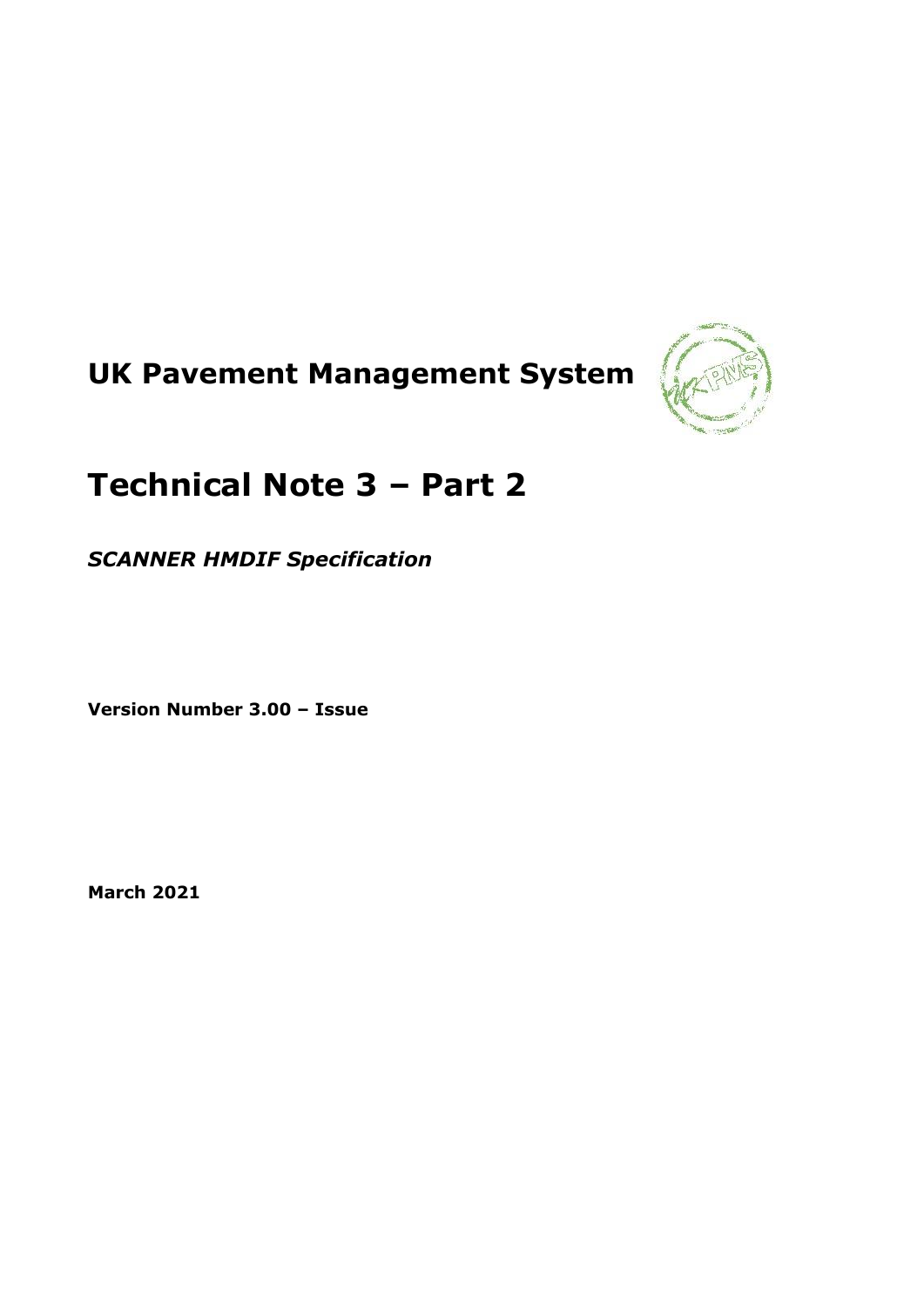

## *Document Information*

|                    | <b>Title (Sub Title)</b>   Technical Note $3$ – Part 2     |
|--------------------|------------------------------------------------------------|
|                    | <b>SCANNER HMDIF Specification</b>                         |
| <b>Author</b>      | Various                                                    |
| <b>Description</b> | This Technical Note specifies the HMDIF format for SCANNER |
|                    | surveys.                                                   |

## *Document History*

| <b>Version</b><br><b>No</b> | <b>Status</b> | <b>Author</b> | Date     | <b>Changes from Previous Version</b>                                                                                                                                                                                              |
|-----------------------------|---------------|---------------|----------|-----------------------------------------------------------------------------------------------------------------------------------------------------------------------------------------------------------------------------------|
| 1.12                        | Draft         | <b>RAC</b>    | 22.01.19 | Draft based on version 071v0110 but revised as                                                                                                                                                                                    |
|                             |               |               |          | follows:                                                                                                                                                                                                                          |
|                             |               |               |          | Transferred to new template<br>$\blacksquare$                                                                                                                                                                                     |
|                             |               |               |          | Renamed as Technical Note 3 - Part 2<br>$\blacksquare$                                                                                                                                                                            |
|                             |               |               |          | Website references updated<br>$\blacksquare$                                                                                                                                                                                      |
|                             |               |               |          | Rule set updated from RP9.01 to RP10.01<br>$\blacksquare$                                                                                                                                                                         |
|                             |               |               |          | NB: Previous issued version was 071v0111 but this<br>was only available as a PDF. Email evidence<br>suggests that 071v011 was the issued version of<br>071v0110 (draft) and there was no substantive<br>difference between these. |
| 1.13                        | Draft         | <b>RAC</b>    | 30.01.19 | Reviewed by CCS                                                                                                                                                                                                                   |
| 2.00                        | Issue         | <b>RAC</b>    | 18.02.19 | Ratified by Amanda Richards for RCMG                                                                                                                                                                                              |
| 2.01                        | Draft         | <b>RAC</b>    | 02.02.21 | Draft based on version 2.00 but revised as follows:                                                                                                                                                                               |
|                             |               |               |          | Website references updated                                                                                                                                                                                                        |
| 2.02                        | Draft         | <b>RAC</b>    | 10.02.21 | Reviewed by CCS                                                                                                                                                                                                                   |
| 3.00                        | Issue         | <b>RAC</b>    | 02.03.21 | Ratified by Amanda Richards for RCMG                                                                                                                                                                                              |

## *Document Owner*

The owner of this document is the Road Condition Management Group (RCMG).

#### *Document Support*

Support for this document is provided by Linhay Consultancy Ltd and Hyperion Infrastructure Consultancy Ltd who can be contacted via [ukpms@hyperion-uk.com.](mailto:ukpms@hyperion-uk.com) These organisations have been appointed as the UKPMS system accreditors by the UK Roads Board.

This document can be found online on the [RCMG website.](https://www.ciht.org.uk/ukrlg-home/guidance/road-condition-information/data-management/uk-pavement-management-system-ukpms/)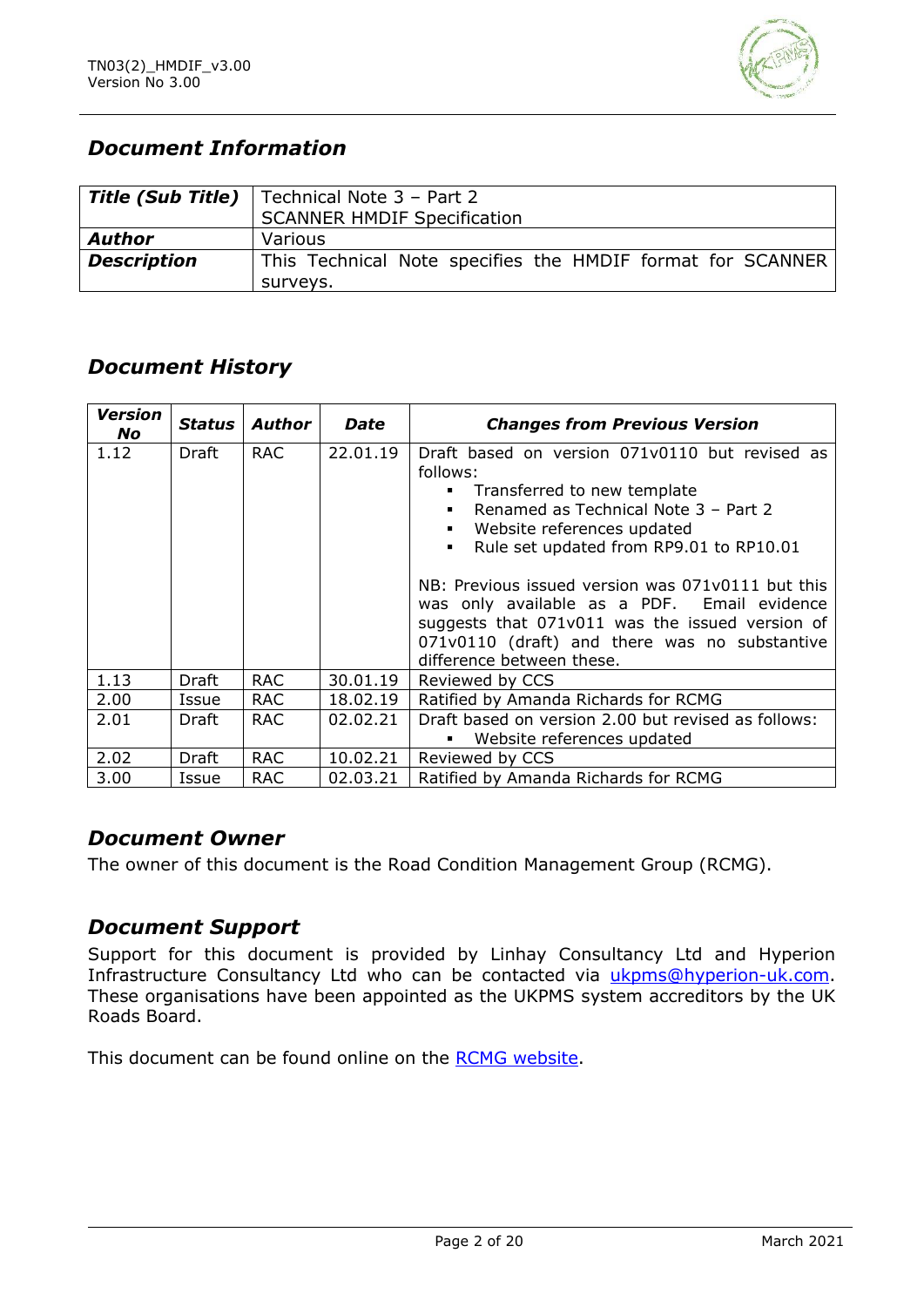

## **Introduction**

This Technical Note provides information about the structure and content of HMDIF files.

Part 1 of the Technical Note specifies the HMDIF format for the following types of files: Network Referencing Item Inventory Visual Condition Data (CVI) Visual Condition Data (DVI) Footway Network Survey (FNS) Machine Collected Rutting Data (CRUT) Machine Collected Rutting Data (DRUT) Deflectograph Data HRM Data SCRIM Data GripTester Data Works Record Data Pavement Sample Data

Part 2 of the Technical Note (this document) gives the HMDIF specification for SCANNER data.

It is intended for both SCANNER survey contractors and UKPMS system developers to provide a formal specification of the data to be provided and the format in which it is to be provided by the SCANNER survey contractor for the loading of SCANNER surveys into UKPMS comparable systems.

A standard HMDIF file format is required so that users can be confident that the SCANNER survey data will load into their UKPMS system, regardless of which system is used and which survey contractor has supplied the survey data. Technical Note 3 – Part 2 is designed to clarify the HMDIF format in the context of SCANNER surveys. It is envisaged that changes to improve the existing HMDIF format will be introduced at a later date. It is recognised that it will be necessary to plan future changes well in advance so that all system developers and survey contractors are using the same format specification.

This document provides:

- **Changes since the last version**
- **File Syntax and Semantics** for SCANNER data
- **Codes and Value Ranges** for SCANNER data
- **Sample HMDIF file** for SCANNER data

## **Changes since last version**

The website references have been updated.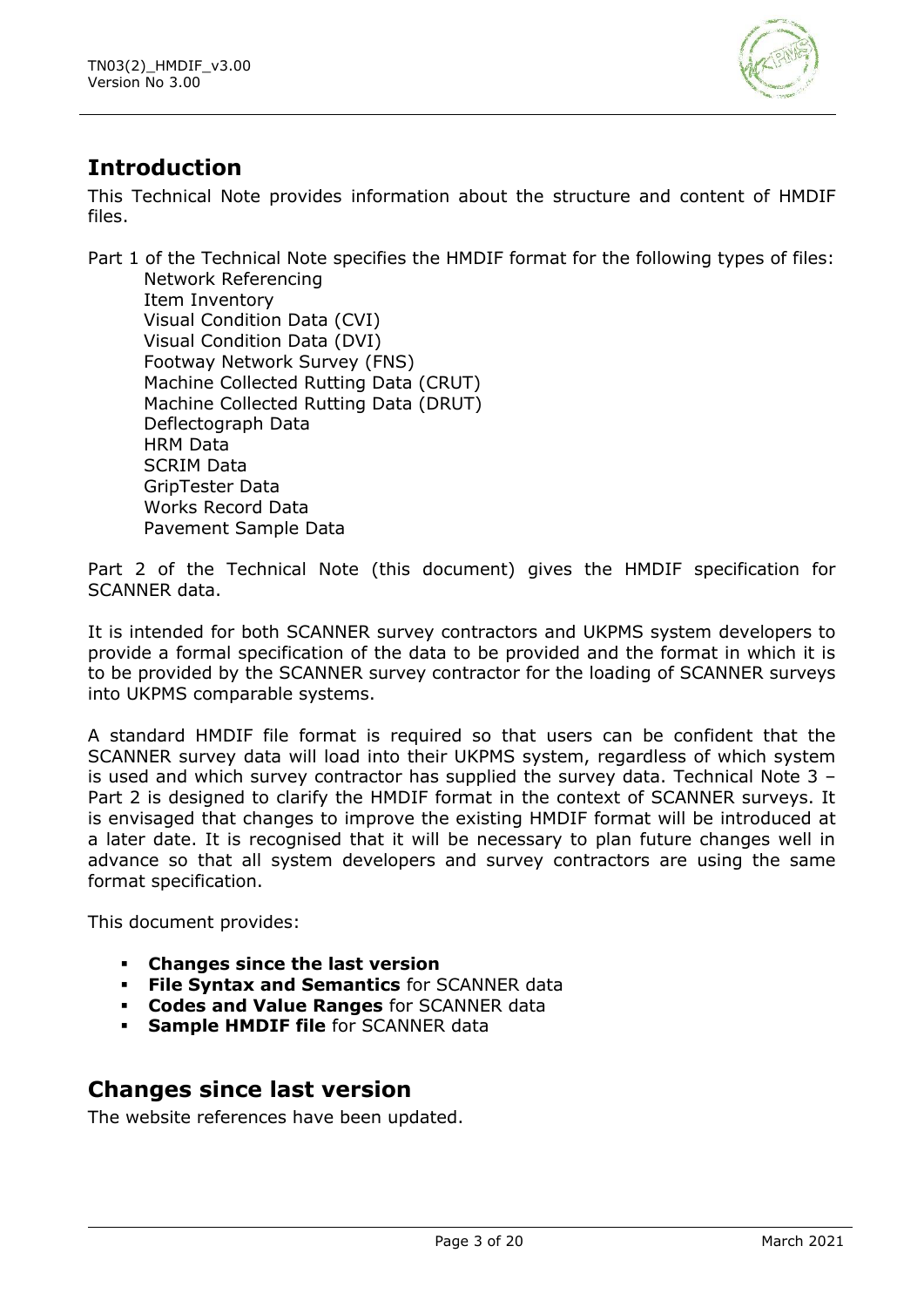

## **File Syntax and Semantics**

Throughout this document various mnemonics and values have been assigned names such as *record end term* and are highlighted in italics; all of these are defined in the first table below.

The following is based on an extract of relevant paragraphs from the Highways Agency document on Highways Maintenance Data Interchange Format (HMDIF) Standard. *File ref. HCSL 2/13/78, Document No L3-TS-02*, issued on *7 th January 1994*:

The HMDIF file is an ASCII file, containing only the ASCII codes in the range 32-126, 13 and 10.

The maximum length of each record (including spaces and the end record character) is 255 characters.

Each record is terminated by a Carriage Return / Line Feed (CR/LF) pair. With the exception of the HMSTART record the CR/LF must be preceded by the "*record\_end\_term\_value*", which is normally defined as a semi-colon (;)

The HMDIF file consists of two components:

- Template Block, which describes the record types and attributes which the receiving application can expect to be included in the data records.
- Data Block, which contains the actual data to be transferred to the receiving system.

The HMDIF includes three record counts as follows:

- TEND Record count of the Template Block records.
- DEND Record count of the Data Block records.
- $\blacksquare$  HMEND Record count of the HMDIE file.

All SCANNER HMDIF files must have the following syntactical structure:

HMSTART Record TSTART Record 4 Template Records TEND Record DSTART Record Data Record {Data Record} DEND Record HMEND Record

There must be no blank lines in the HMDIF import file.

#### *HMSTART Record*

The HMSTART Record identifies the start of the HMDIF file and includes the following data items separated by spaces and with no terminating record end symbol:

| <b>Name</b>    | <b>Description</b>   | <i><b>Sample</b></i> |
|----------------|----------------------|----------------------|
| <b>HMSTART</b> | The mnemonic HMSTART | HMSTAR <sup>-</sup>  |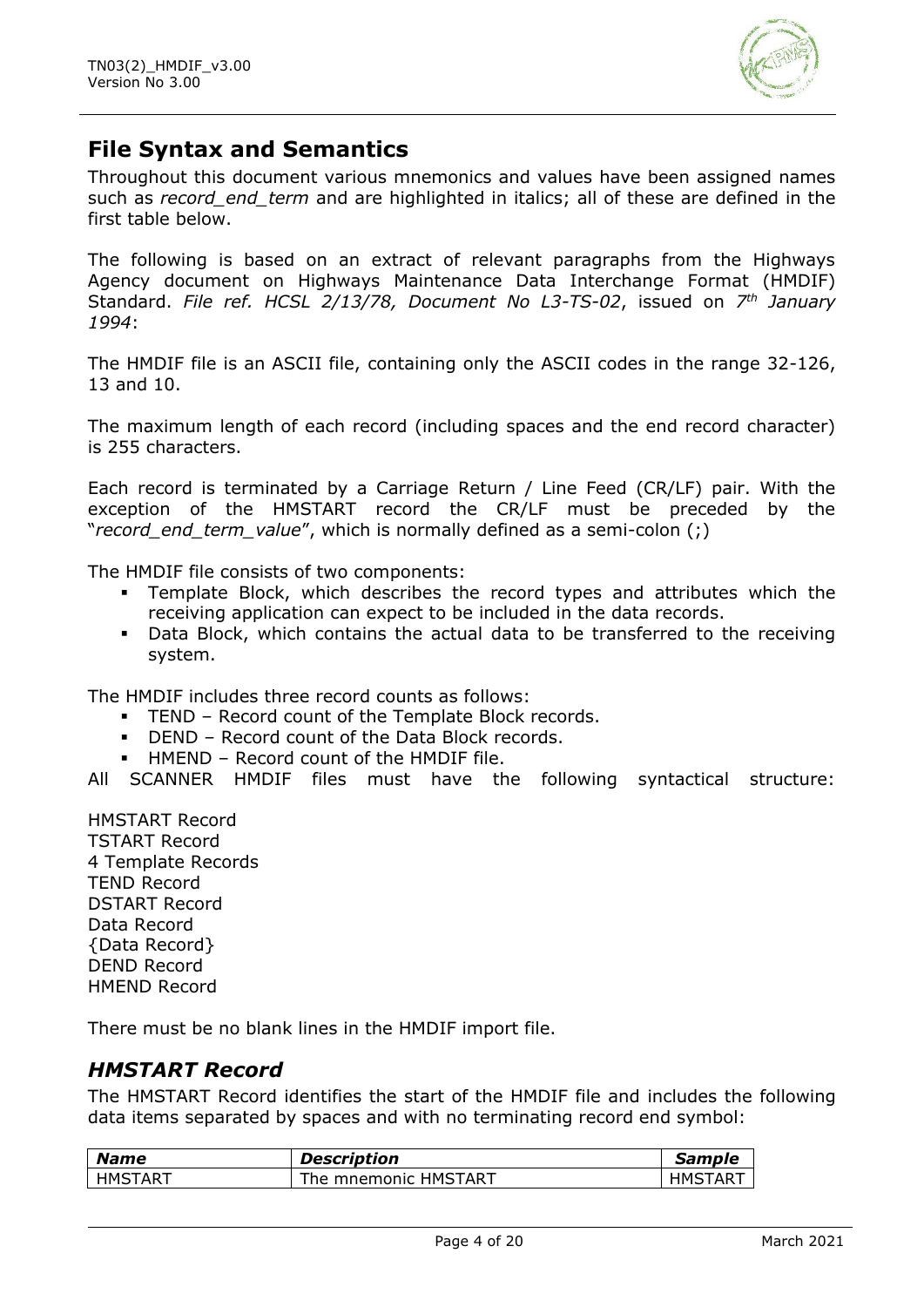

| <b>Name</b>           | <b>Description</b>                                                              | <b>Sample</b> |
|-----------------------|---------------------------------------------------------------------------------|---------------|
| hmdif id code         | File identification code.                                                       | ukPMS         |
| hmdif_version_no      | Version number of the file.                                                     | 001           |
| text_start_id_value   | The text character used to identify the start<br>of a block of text.            | $\mathbf{u}$  |
| text end id value     | The text character used to identify the end<br>of a block of text.              | п.            |
| record_end_term_value | The text character used to identify the end<br>of a record.                     |               |
| attr end term value   | The text character used to identify the end<br>of a data item.                  |               |
| record_id_term_value  | The text character used to identify the end<br>of a record identification code. |               |

For SCANNER HMDIF import files the HMSTART record will be as follows:

HMSTART ukPMS 001 " " ; , \

#### *TSTART Record*

The TSTART Record identifies the start of the Template Block and consists of the mnemonic TSTART followed by the *record\_end\_term\_value*.

For SCANNER HMDIF import files the TSTART record will be as follows:

TSTART;

#### *Template Record*

The Template Record describes the template for each of the 4 types of record block within the SCANNER surveys; they are the details of each survey, network section, observation and its value. The template record has the following syntactical structure:

*<record mnemonic> <record\_id\_term\_value> <data mnemonic> {<attr\_end\_term\_value> <data mnemonic>} <record\_end\_term\_value>*

For SCANNER HMDIF import files the four template records will be as follows:

SURVEY\TYPE,VERSION,NUMBER,SUBSECT,MACHINE,XSPUSED,OPERATOR1,OP ERATOR2; SECTION\LABEL,SNODE,LENGTH,SDATE,EDATE,STIME,ETIME; OBSERV\DEFECT,XSECT,SCHAIN,ECHAIN; OBVAL\PARM,OPTION,VALUE,PERCENT;

#### *TEND Record*

The TEND Record identifies the end of the Template Block and consists of the mnemonic TEND followed by the *record\_id\_term\_value*, then the record count of the template records (for SCANNER surveys this should always be 6 – the TSTART Record, the four template records and the TEND Record) and finally the *record\_end\_term\_value*.

For SCANNER HMDIF import files the TEND Record will be as follows: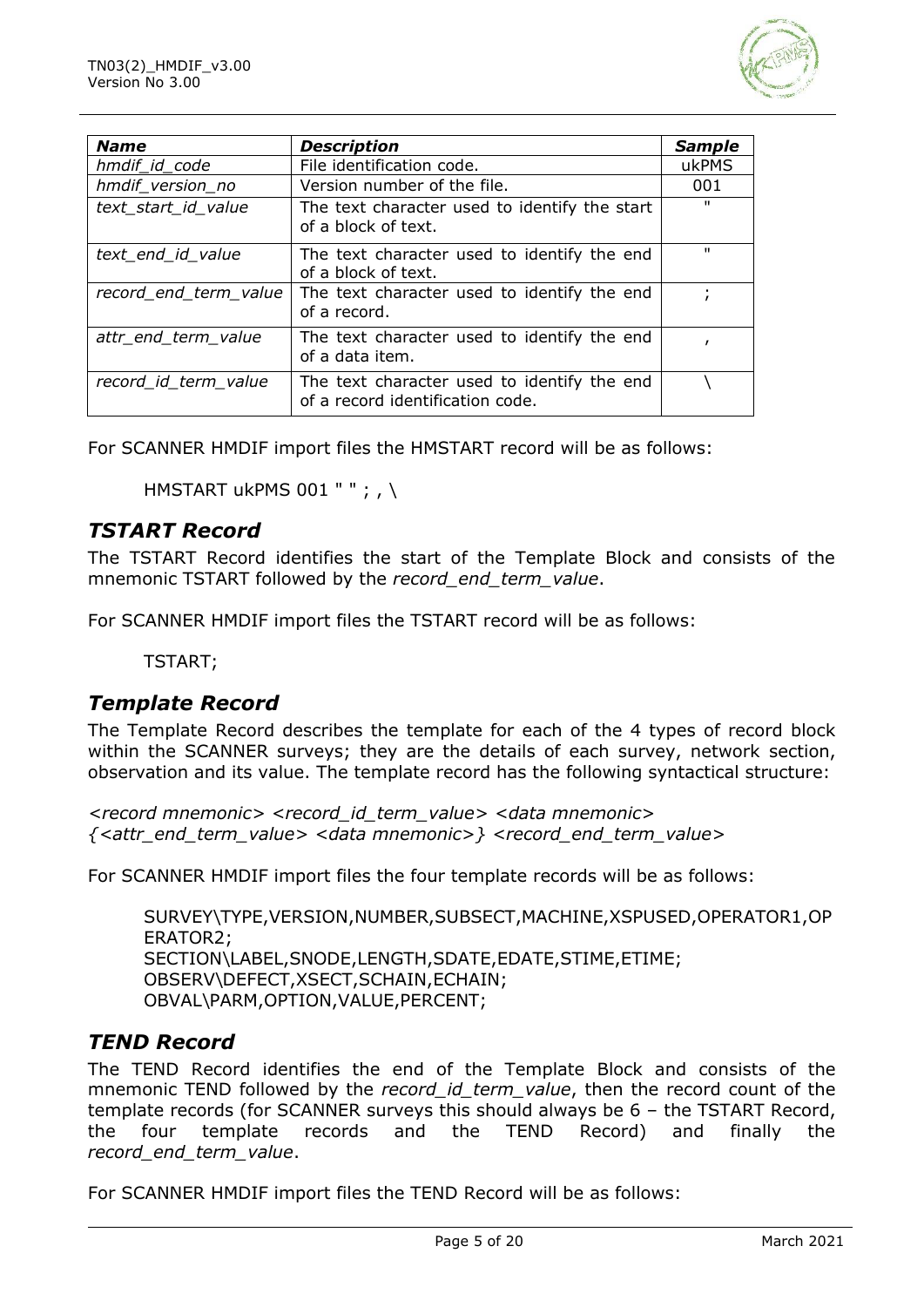

TEND\6;

#### *DSTART Record*

The DSTART Record identifies the start of the Data Block of records and consists of the mnemonic DSTART followed by the *record\_end\_term\_value*.

For SCANNER HMDIF import files the DSTART Record will be as follows:

DSTART;

#### *Data Record*

The Data Record details the actual data to be transferred to the receiving system. Records, identified by a record mnemonic previously described in the Template Block, contain the attribute values in the same positional sequence as the attribute identifiers described in the Template Block.

For SCANNER surveys, they are the details of each survey, network section, observation and its value.

#### **SURVEY Record**

The first record should always be SURVEY; there should be only one SURVEY record in each HMDIF import file.

#### **SECTION Record**

SECTION Record is used to define the network sections within the survey. This section must be present in the database in the current network and must be effective on the survey date. If no start or end date is present, then the assumption is that the load date will apply. A section reference must not be repeated within the same HMDIF import file.

Each SECTION Record is followed by one or more OBSERV Record, which is used to define the observations within each network section. Each observation is referenced to the network section by start and end chainage and cross sectional position. Point items will have the same start and end chainage. Logically variable lengths are allowed provided that the end chainage is greater than or equal to the start chainage. However, the subsections used for each measured parameter must coincide with those used for all the other measured parameters (except point items) and no 'overlapping' subsections are permitted.

#### **OBSERV and OBVAL Records**

Each OBSERV record is followed by one or more OBVAL records associated with the current observation. If more than one OBVAL occurs for an OBSERV record then the OBVAL records should be in numerical order for the parameters. For example:

OBSERV\LMAP,CL1,11.27,11.27; OBVAL\2,,1.751,V; OBVAL\23,,-0.132,V; OBVAL\24,,0,V; OBVAL\25,20,,;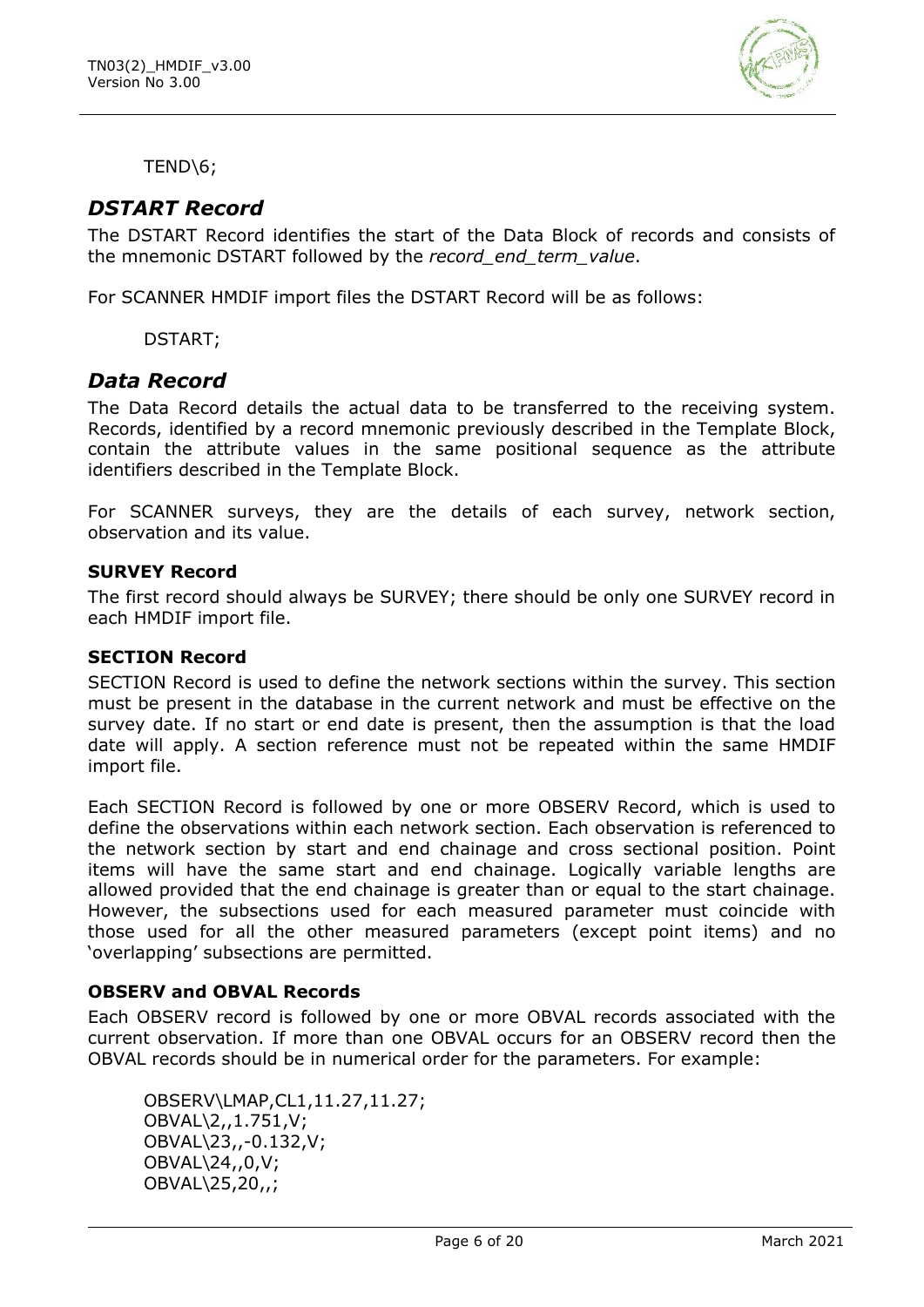

The Data Record has the following syntactical structure, which contain the attribute values in the same positional sequence as the attribute identifiers described in the Template Block:

*<record mnemonic> <record\_id\_term\_value> <data item> {<attr\_end\_term\_value> <data item>} <record\_end\_term\_value>*

An example of data records and how they correspond with their template record for SCANNER HMDIF import files is as follows:

*Template record:*

SURVEY\TYPE,VERSION,NUMBER,SUBSECT,MACHINE,XSPUSED,OPERATOR1,OP ERATOR2;

*Data example:*

SURVEY\TTS,,11,,TTS1,,BLOGGS,JONES;

*Template record:*

SECTION\LABEL,SNODE,LENGTH,SDATE,EDATE,STIME,ETIME;

*Data example:*

SECTION\SAMPLE/010,44055,13.02,140705,140705,1115,1115;

*Template record:* OBSERV\DEFECT,XSECT,SCHAIN,ECHAIN; *Data example:* OBSERV\LLRT,CL1,0.00,10.00;

*Template record:* OBVAL\PARM,OPTION,VALUE,PERCENT; *Data example:* OBVAL\13,,2.4,V;

#### *DEND Record*

The DEND Record identifies the end of the Data Block of records and consists of the mnemonic DEND followed by the *record id term value*, then the record count of the Data Block of records and finally the *record\_end\_term\_value*.

For SCANNER HMDIF import files the DEND record will be as follows:

 $DEND\$  #  $\#$ ;

Where ## denotes the record count of the Data Block of records (including the DSTART and DEND records)

#### *HMEND Record*

The HMEND Record identifies the end of the HMDIF file and consists of the mnemonic HMEND followed by the *record\_id\_term\_value*, then the record count of the HMDIF file and finally the *record\_end\_term\_value*.

For SCANNER HMDIF import files the HMEND record will be as follows: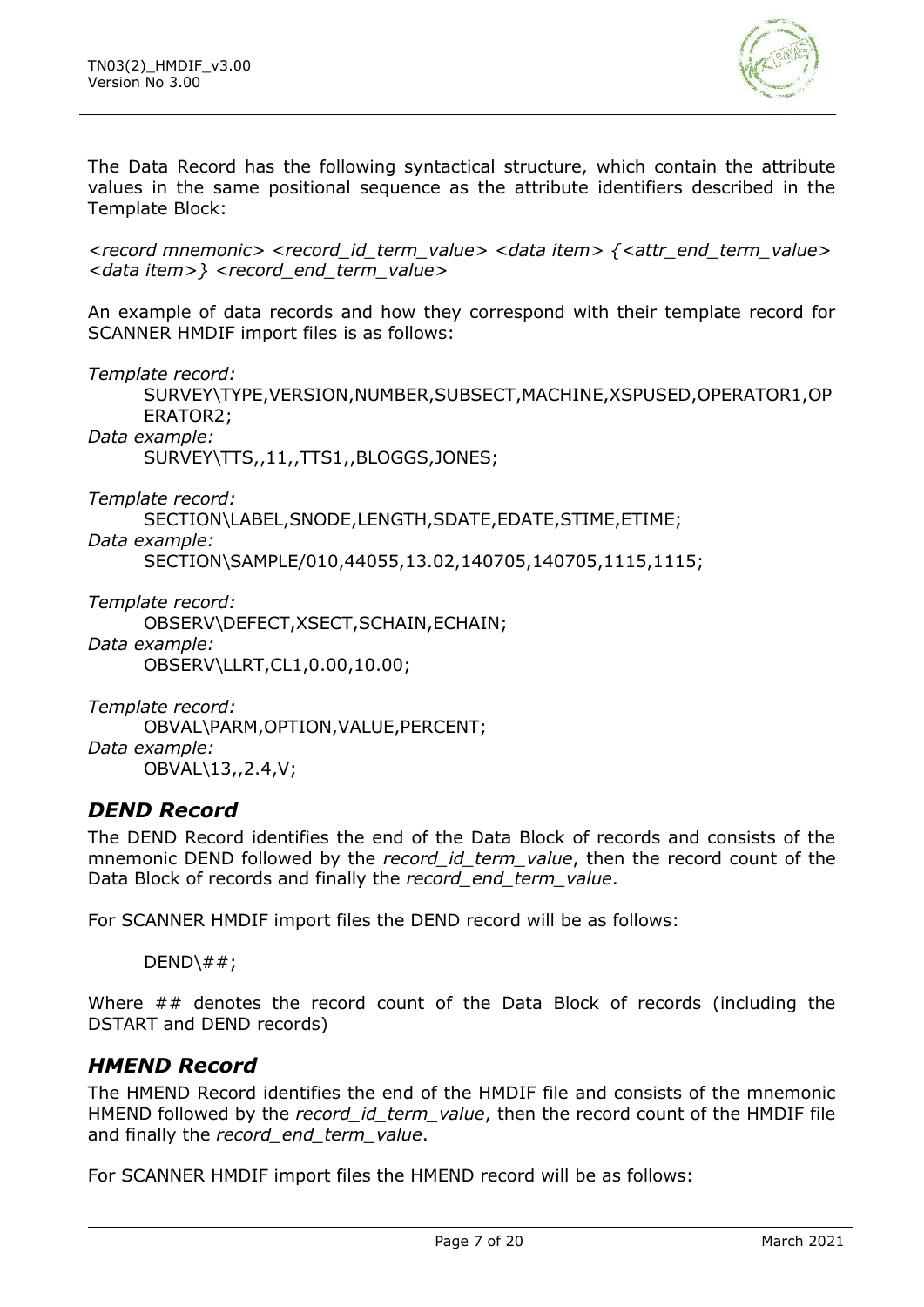

 $HMEND\$  #;

Where ## denotes the record count of the HMDIF file.

*Note: The HMEND record count is also the sum of TEND and DEND plus 2 (the HMSTART and HMEND records).*

### *HMDIF-Generating Applications*

Applications which generate HMDIF files must:

Generate files which contain only the ASCII codes 10, 13, 32-126

#### *HMDIF-Receiving Applications*

Applications which receive HMDIF files must:

- Be able to process leading and trailing spaces in all data items (except text strings, where they are considered to be part of the string). All other spaces must be maintained.
- Handle files where the SECTION records are in any order.
- Handle files where the OBSERV records within a SECTION are in any order.
- Be able to accept and process additional observations collected on the same date but delivered in a different HMDIF import file.
- Ignore records and data in the file which are inappropriate to the application. This requirement is needed to allow evolution of HMDIF file structures (i.e. the feeder system will be producing data required by a later version of the target application) and the potential for an HMDIF output file to have more than one target application.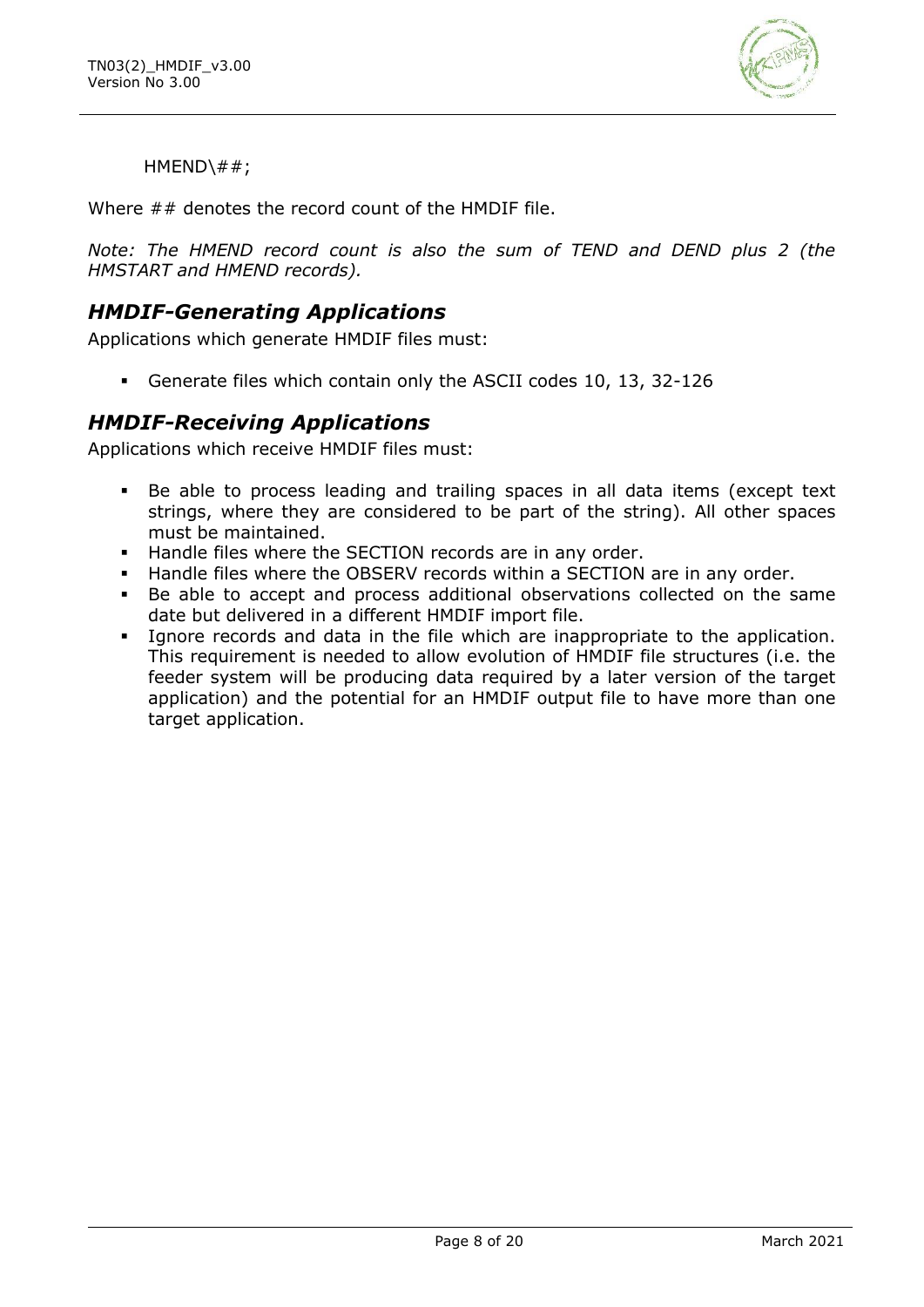

## **Codes and Value Ranges**

Permissible codes and value ranges will depend upon the validation rules adopted by generating/receiving systems. The valid codes are available in the UKPMS Data model, issued as the Rules and Parameters database and as follows:

The following convention is used within the "Format" column:

"A*n*" indicates a text field of *n* characters;

"I*n*" indicates an integer numeric field of up to *n* characters;

"F*n*.*d*" indicates a real number field of up to *n* characters, including the decimal point, with *d* digits after the decimal point.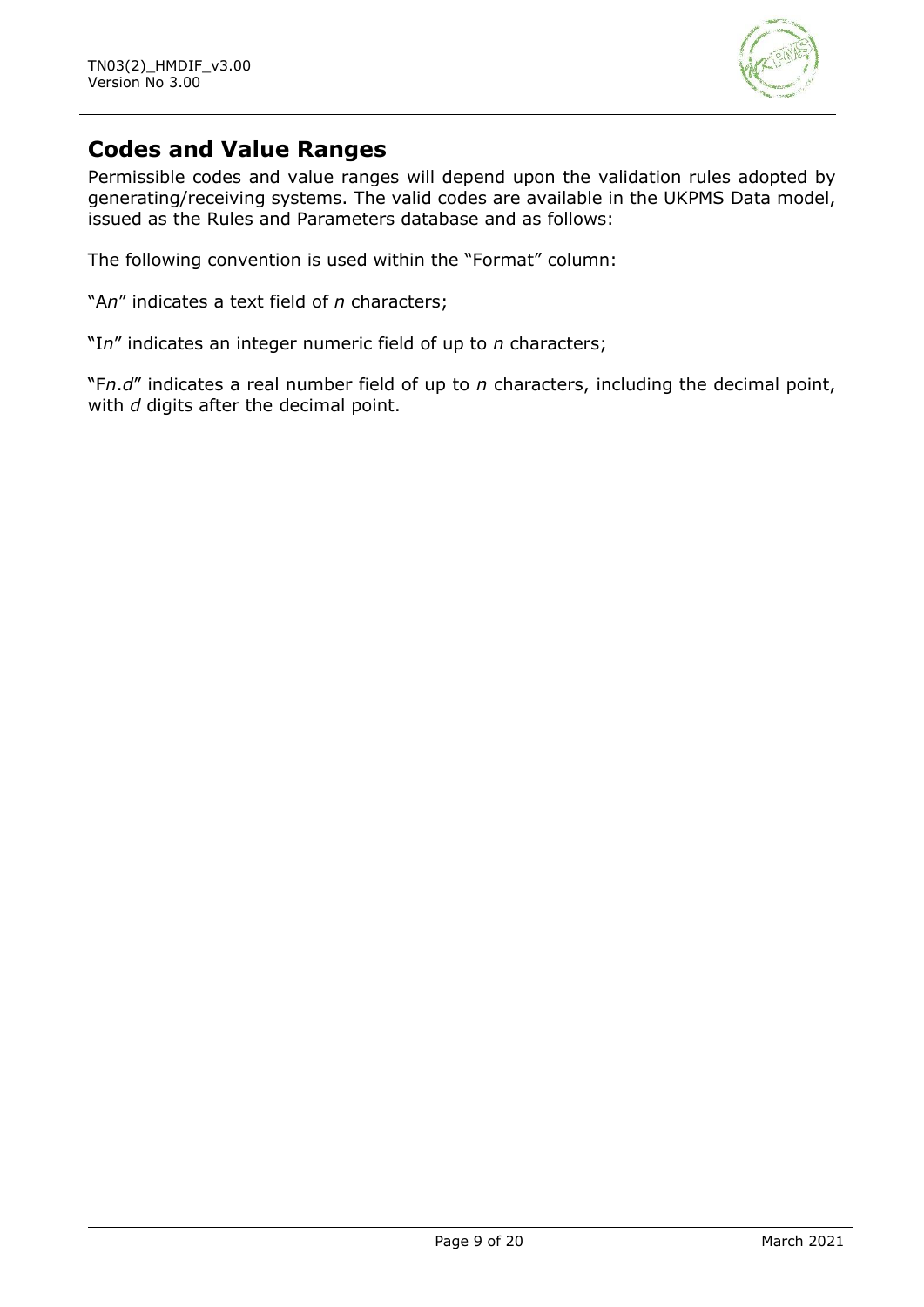

## *SURVEY Record*

| Data<br>Mnemonic | <b>Format</b>  | <b>UKPMS</b><br><b>Name</b> | Model<br>Data                                           | Comment                                                                         |
|------------------|----------------|-----------------------------|---------------------------------------------------------|---------------------------------------------------------------------------------|
|                  |                | Table<br><b>Name</b>        | <b>Field Name</b>                                       |                                                                                 |
| <b>TYPE</b>      | A5             | Survey                      | Type<br>Survey<br>Code                                  | Must be "TTS"                                                                   |
| <b>VERSION</b>   | I <sub>4</sub> | Survey                      | Not Defined                                             | Should be left blank                                                            |
| <b>NUMBER</b>    | I4             | Survey                      | Survey Number                                           |                                                                                 |
| <b>SUBSECT</b>   | A5             | Survey                      | Sub<br>Section<br>Length Code                           | Should be left blank                                                            |
| <b>MACHINE</b>   | A <sub>5</sub> | Survey                      | Machine Code                                            |                                                                                 |
| <b>XSPUSED</b>   | A1             | Survey                      | On<br>Carriageway<br><b>XSP</b><br>Referencing<br>Model | Ignored, since there is now<br>no distinction between XSP<br>referencing models |
| OPERATOR1        | A20            | Survey                      | Operator1                                               | The UKPMS data model<br>should be extended to<br>include this information       |
| OPERATOR2        | A20            | Survey                      | Operator <sub>2</sub>                                   | The UKPMS data model<br>should be extended to<br>include this information       |

#### **Notes:**

1. *UKPMS systems must also be able to accept HMDIF files without the OPERATOR1 and OPERATOR2 fields.*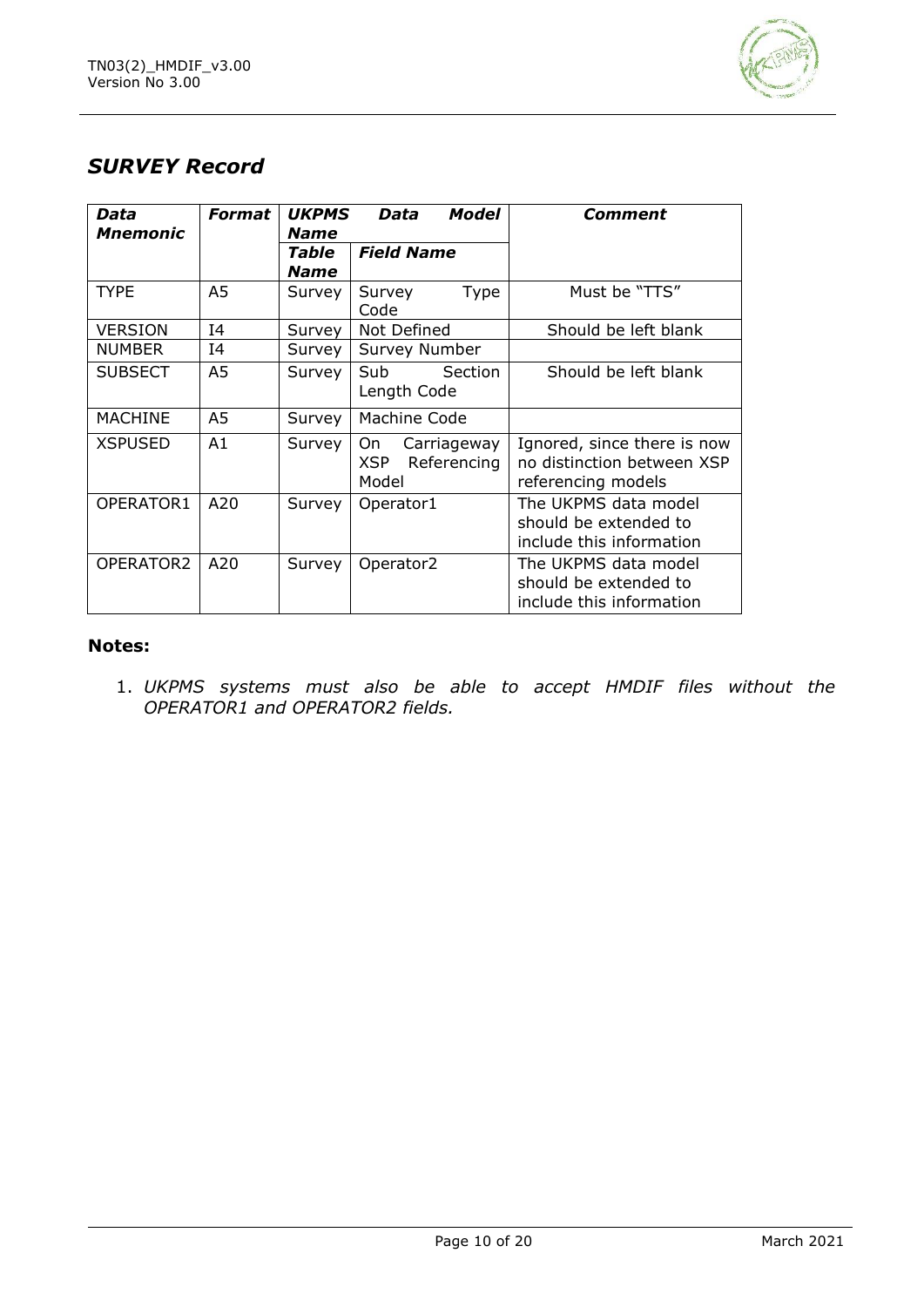

## *SECTION record*

| Data<br><b>Mnemonic</b> | Format           | UKPMS Data Model<br><b>Name</b> |                              | Comment                                                                                                                    |
|-------------------------|------------------|---------------------------------|------------------------------|----------------------------------------------------------------------------------------------------------------------------|
|                         |                  | Table<br><b>Name</b>            | Field<br><b>Name</b>         |                                                                                                                            |
| <b>LABEL</b>            | A30              | Section                         | <b>Section</b><br>Label Code | Must be a valid network<br>section, each section<br>reference must not be<br>repeated within the same<br><b>HMDIF</b> file |
| <b>SNODE</b>            | A30              |                                 | See Note 1 below)            |                                                                                                                            |
| <b>LENGTH</b>           | F10.2/18         | Section                         | Measured                     | Must be up to 1m tolerance                                                                                                 |
|                         |                  | within                          | Length                       | of the network length.                                                                                                     |
|                         |                  | survey                          | Number                       | (See Note 2 below)                                                                                                         |
| <b>SDATE</b>            | A8               | Section                         | Survey                       | Should be the date of the                                                                                                  |
|                         | <i>ddmmyy</i> or | within                          | Section                      | survey and must be a valid                                                                                                 |
|                         | ddmmyyyy         | survey                          | <b>Start Date</b>            | date                                                                                                                       |
| <b>EDATE</b>            | A8               | Section                         | Survey                       | Should be the date of the                                                                                                  |
|                         | <i>ddmmyy</i> or | within                          | Section End                  | survey and must be a valid                                                                                                 |
|                         | ddmmyyyy         | survey                          | Date                         | date                                                                                                                       |
| <b>STIME</b>            | A5               | Section                         | Survey                       | If blank then the                                                                                                          |
|                         | hhmm<br>or.      | within                          | Section                      | assumption is 00:00                                                                                                        |
|                         | hh:mm            | survey                          | <b>Start Time</b>            |                                                                                                                            |
| <b>ETIME</b>            | A5.              | Section                         | Survey                       | If blank then the                                                                                                          |
|                         | hhmm<br>or       | within                          | Section End                  | assumption is 00:00                                                                                                        |
|                         | hh:mm            | survey                          | Time                         |                                                                                                                            |

- *1. The Section label and start node are used to derive the section surrogate and the survey direction on loading of the HMDIF. If the SNODE is the same as the section's start node or is blank then the forward direction is assumed, else if the SNODE is the same as the section's end node then the reverse direction is assumed.*
- *2. Survey contractors can choose to supply the section length either as a number with 2 decimal places or an integer, but should use a consistent approach within each HMDIF file. UKPMS systems must be able to import either numbers with 2 decimal places or integers, but it is acceptable for UKPMS systems to round lengths supplied with 2 decimal places to the nearest integer. Prior to rounding the section length must be within 1m tolerance of the network length. Stretching and shrinking of the data should be carried out in the pre-processing of the SCANNER survey data*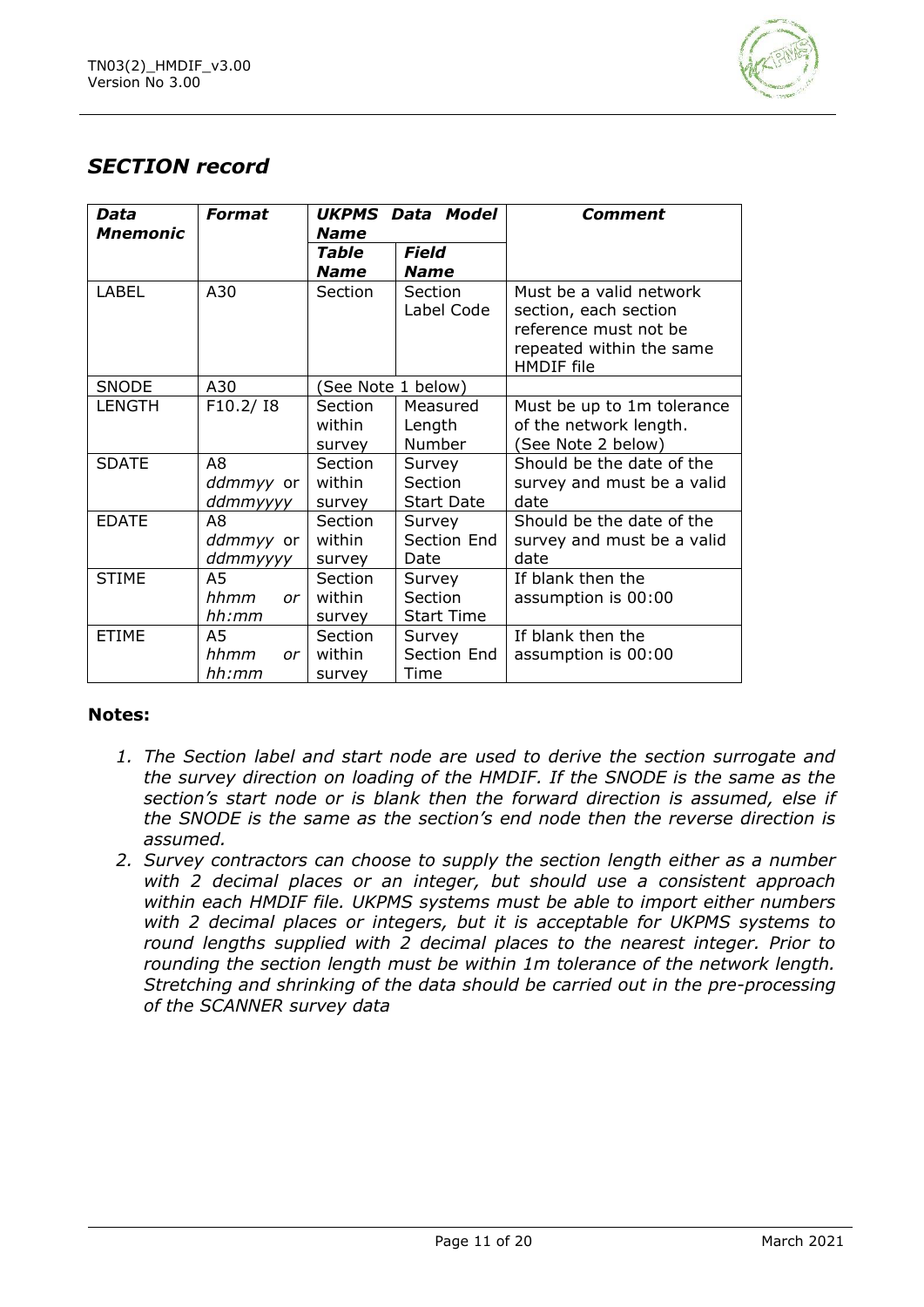

## *OBSERV record*

| Data          | Format         | <b>UKPMS Data Model Name</b> |                                              | <b>Comment</b>                                                                                                            |
|---------------|----------------|------------------------------|----------------------------------------------|---------------------------------------------------------------------------------------------------------------------------|
| Mnemonic      |                | Table Name                   | <b>Field Name</b>                            |                                                                                                                           |
| <b>DEFECT</b> | A4             | Observation                  | Defect<br>Type<br>Code                       | Must be a valid defect<br>observation code using<br>the Unknown (UK)<br>pavement type defined<br>in the table on page 13. |
| <b>XSECT</b>  | A <sub>4</sub> | Observation                  | Cross Section<br>position Code               | Must be a valid<br>Carriageway Lane cross<br>sectional position                                                           |
| <b>SCHAIN</b> | F10.2/<br>I8   | Observation                  | Observation<br>Start<br>Chainage<br>Number   | Must be $>= 0$ , within<br>the surveyed section's<br>length limits and $\leq$ =<br><b>ECHAIN</b>                          |
| <b>ECHAIN</b> | F10.2/<br>I8   | Observation                  | Observation<br>End Chainage<br><b>Number</b> | Must be $>= 0$ , within<br>the surveyed section's<br>length limits and $>=$<br><b>SCHAIN</b>                              |

- *1. Survey contractors can choose to supply the chainages either as a number with 2 decimal places or an integer, but should use a consistent approach within each HMDIF file. UKPMS systems must be able to import either numbers with 2 decimal places or integers, but it is acceptable for UKPMS systems to round lengths supplied with 2 decimal places to the nearest integer. It is the responsibility of the system supplier to resolve any data integrity issues that arise from rounding the numbers.*
- *2. If the survey direction is reverse then the chainages and cross sectional positions will be reversed on import.*
- *3. Point defects must have the same start and end chainage and linear defects the start chainage must be less than the end chainage.*
- *4. No overlapping subsections are permitted and all measured parameters (except point items) must use coincident subsections.*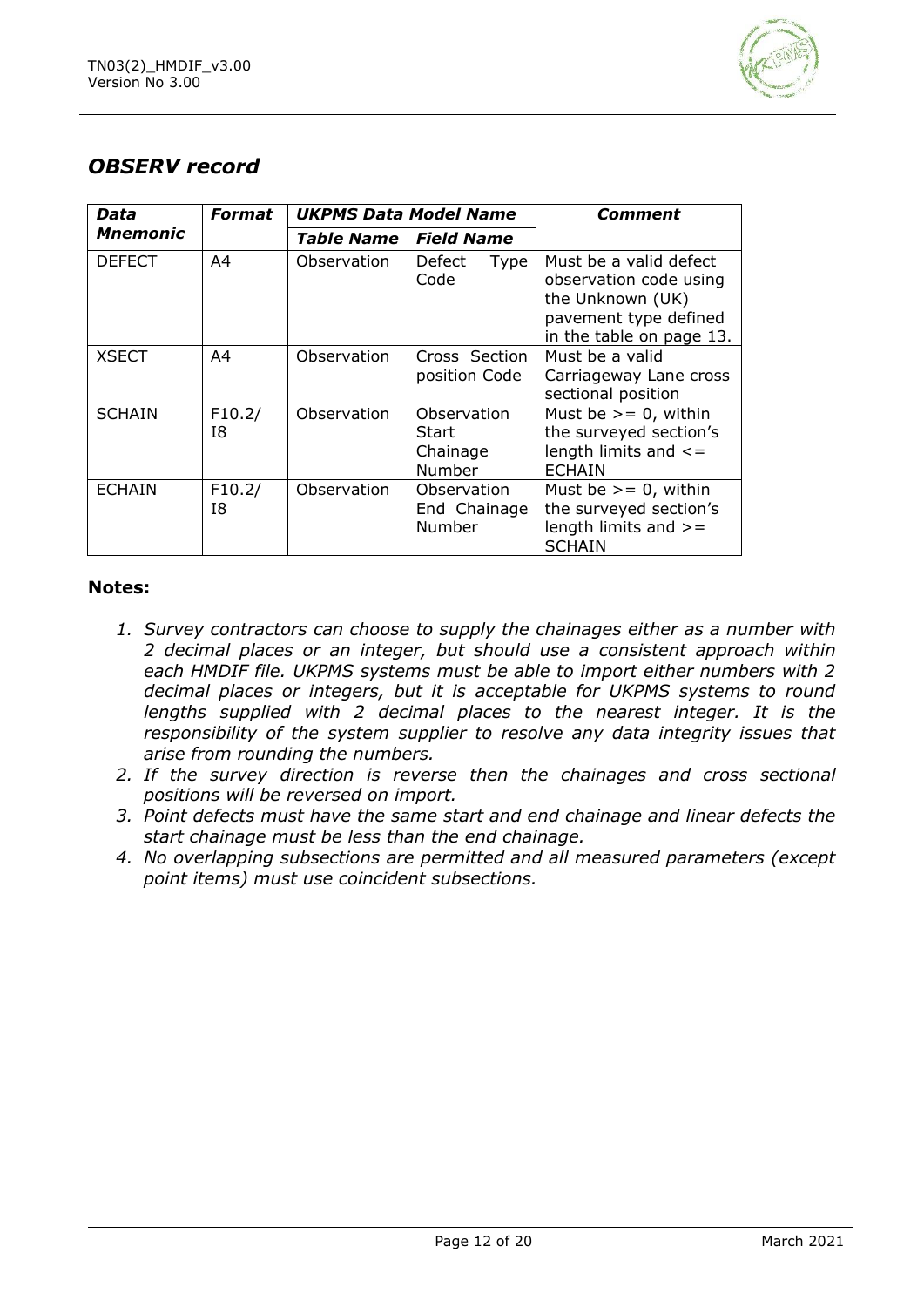

## *OBVAL record*

| Data           | <b>Format</b><br><b>UKPMS Data Model Name</b> |                      |                                                                          | Comment                                                                                                                                                               |
|----------------|-----------------------------------------------|----------------------|--------------------------------------------------------------------------|-----------------------------------------------------------------------------------------------------------------------------------------------------------------------|
| Mnemonic       |                                               | <b>Table Name</b>    | <b>Field Name</b>                                                        |                                                                                                                                                                       |
| <b>PARM</b>    | I <sub>2</sub>                                | Observation<br>Value | Parameter<br>Number                                                      | Must be the valid<br>parameter number<br>defined in the table on<br>page 13                                                                                           |
| <b>OPTION</b>  | 12                                            | Observation<br>Value | Option<br>Number                                                         | Must be the valid<br>option code                                                                                                                                      |
| <b>VALUE</b>   | F14.5                                         | Observation<br>Value | Observation<br>Parameter<br>Value Number                                 | Must be within the<br>parameter's valid range<br>- See table below                                                                                                    |
| <b>PERCENT</b> | A1                                            | Observation<br>Value | Observation<br>Value<br>Parameter<br>Value<br>or<br>Percent<br>Indicator | May be "P", "V" or Null<br>indicating that the<br>value is a percentage<br>or a numeric value or<br>that an option has been<br>specified and no value<br>respectively |

- *1. To indicate that an option has been specified the PERCENT indicator field should be left blank; "O" is NOT a valid option for the PERCENT indicator field.*
- *2. Where the observation values are not an option UKPMS systems must be able to accept either "P" or "V" in the PERCENT indicator field.*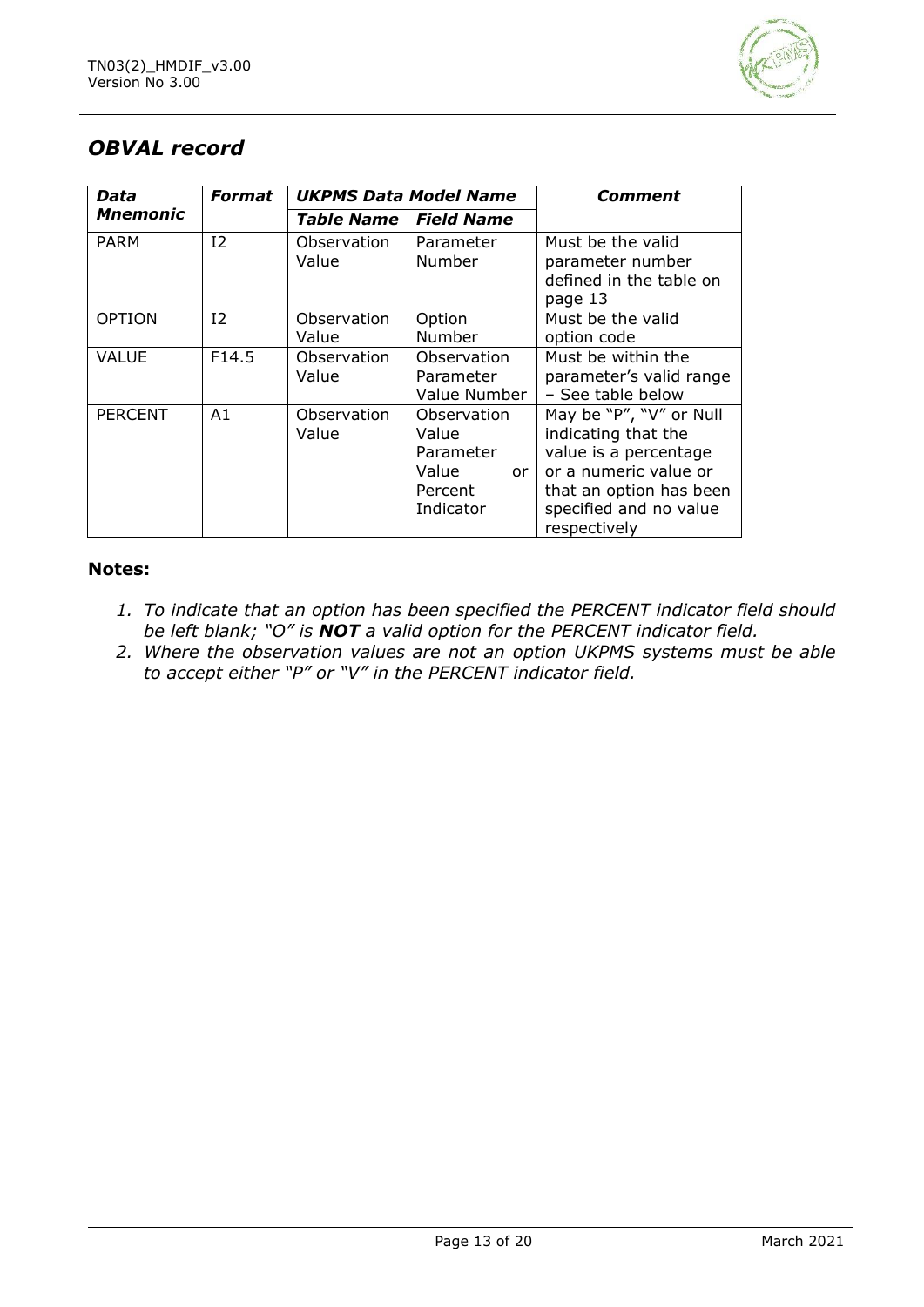

## *List of SCANNER defects (RP10.01)*

The lists below give the codes, value ranges and number of decimal places required for UKPMS rules and parameters rule set version RP10.01 and must be adhered to.

#### **Current Defects**

The following defects are those expected to be collected from 1 Apr 2010 onwards.

|                  | <b>Defect (OBSERV)</b>           |           | <b>Parameter (OBVAL)</b>    |        |                              |  |
|------------------|----------------------------------|-----------|-----------------------------|--------|------------------------------|--|
| Code             | <b>Description</b>               | <b>No</b> | <b>Description</b><br>/Unit | Format | Range                        |  |
|                  | <b>LOCATION REFERENCING</b>      |           |                             |        |                              |  |
| LCO <sub>O</sub> | <b>SCANNER or TTS Coordinate</b> | 30        | X Coordinate /m             | F12.3  | $0.000$ to<br>10000000.000   |  |
|                  |                                  | 31        | Y Coordinate /m             | F12.3  | $0.000$ to<br>10000000.000   |  |
|                  |                                  | 32        | Z Coordinate /m             | F10.3  | $-10000.000$ to<br>10000.000 |  |
|                  | <b>SURVEY SPEED</b>              |           |                             |        |                              |  |
| <b>LSPD</b>      | <b>SCANNER Speed</b>             | 13        | Number/km<br>per<br>hr      | F6.2   | 0.00 to 130.00               |  |
|                  | <b>ROAD GEOMETRY</b>             |           |                             |        |                              |  |
| <b>LCRV</b>      | <b>SCANNER or TTS Curvature</b>  | 13        | Number                      | F9.2   | $-10000.00$ to<br>10000.00   |  |
| <b>LFAL</b>      | <b>SCANNER or TTS Crossfall</b>  | 14        | Percentage/%                | F6.1   | $-100.0$ to $100.0$          |  |
| <b>LGRD</b>      | <b>SCANNER or TTS Gradient</b>   | 14        | Percentage/%                | F6.1   | $-100.0$ to $100.0$          |  |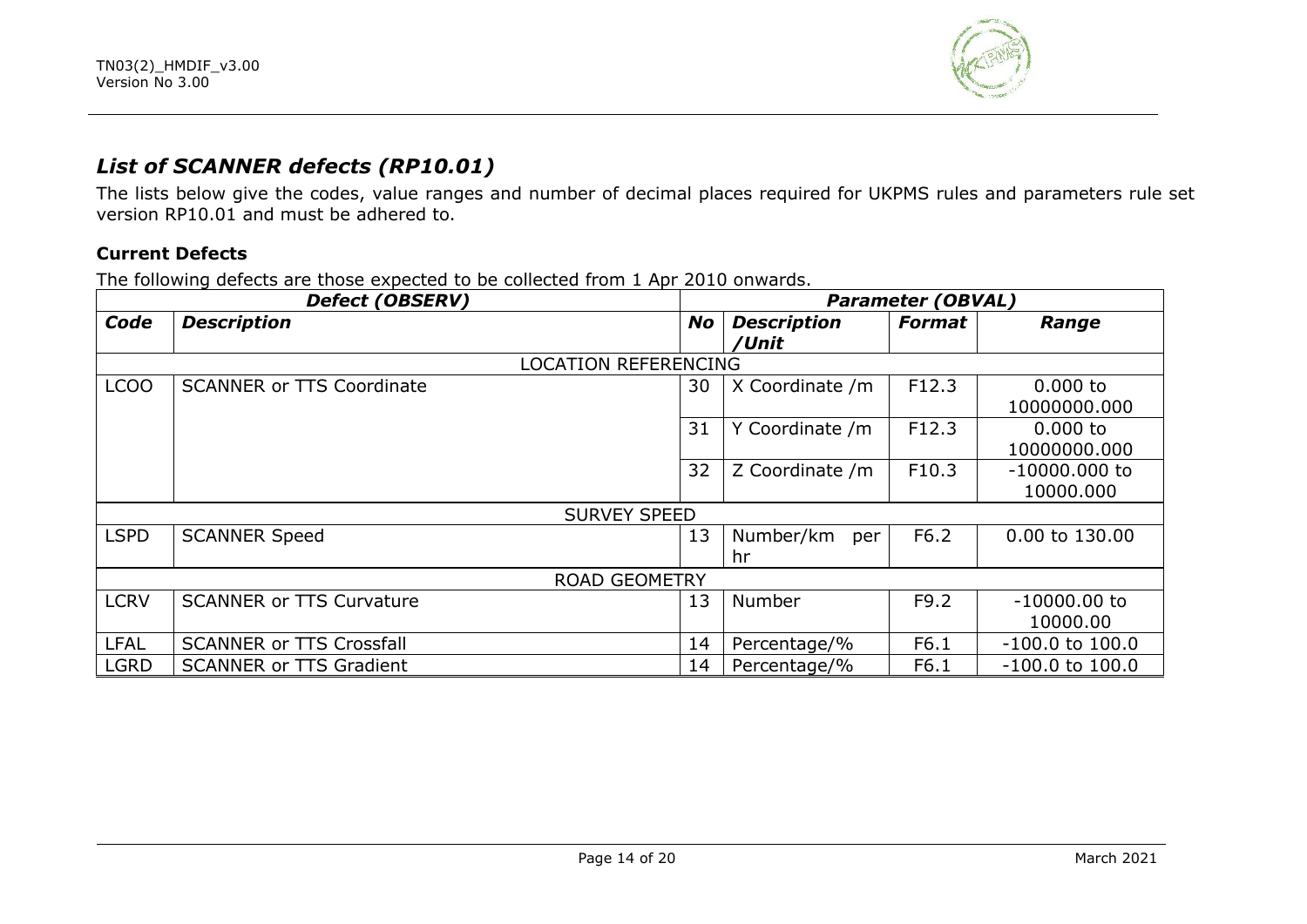

|             | <b>Defect (OBSERV)</b>                                                   | <b>Parameter (OBVAL)</b> |                             |               |                   |
|-------------|--------------------------------------------------------------------------|--------------------------|-----------------------------|---------------|-------------------|
| Code        | <b>Description</b>                                                       | <b>No</b>                | <b>Description</b><br>/Unit | <b>Format</b> | Range             |
|             | <b>TEXTURE</b>                                                           |                          |                             |               |                   |
| <b>LLTX</b> | SCANNER or TTS Left Wheel Path Average Texture<br>depth (SMTD)           | 13                       | Number/mm                   | F5.2          | 0.00 to 20.00     |
| <b>LLTD</b> | SCANNER Left Wheel Path Average Texture depth (MPD)                      | 13                       | Number/mm                   | F5.2          | 0.00 to 20.00     |
| <b>LLTM</b> | SCANNER Left Wheel Path Mean RMST Texture depth                          | 13                       | Number/mm                   | F5.2          | 0.00 to 20.00     |
| <b>LLTV</b> | <b>SCANNER Left Wheel Path RMST Variance</b>                             | 13                       | Number/ mm <sup>2</sup>     | F8.3          | 0.000 to 1000.000 |
| <b>LCTM</b> | <b>SCANNER Centre Mean RMST Texture depth</b>                            | 13                       | Number/mm                   | F5.2          | 0.00 to 20.00     |
| <b>LCTV</b> | <b>SCANNER Centre RMST Variance</b>                                      | 13                       | Number/ mm <sup>2</sup>     | F8.3          | 0.000 to 1000.000 |
| <b>LRTM</b> | SCANNER Right Wheel Path Mean RMST Texture depth                         | 13                       | Number/mm                   | F5.2          | 0.00 to 20.00     |
| <b>LRTV</b> | SCANNER Right Wheel Path RMST Variance                                   | 13                       | Number/ mm <sup>2</sup>     | F8.3          | 0.000 to 1000.000 |
| <b>LT05</b> | RMST<br>5th<br>SCANNER Overall Texture Variability -<br>Percentile Value | 13                       | Number/mm                   | F5.2          | $0.00$ to $20.00$ |
| <b>LT95</b> | RMST 95th<br>SCANNER Overall Texture Variability -<br>Percentile Value   | 13                       | Number/mm                   | F5.2          | 0.00 to 20.00     |
| <b>LTVV</b> | <b>SCANNER Overall Texture Variability - RMST Variance</b>               | 13                       | Number/ mm <sup>2</sup>     | F8.3          | 0.000 to 1000.000 |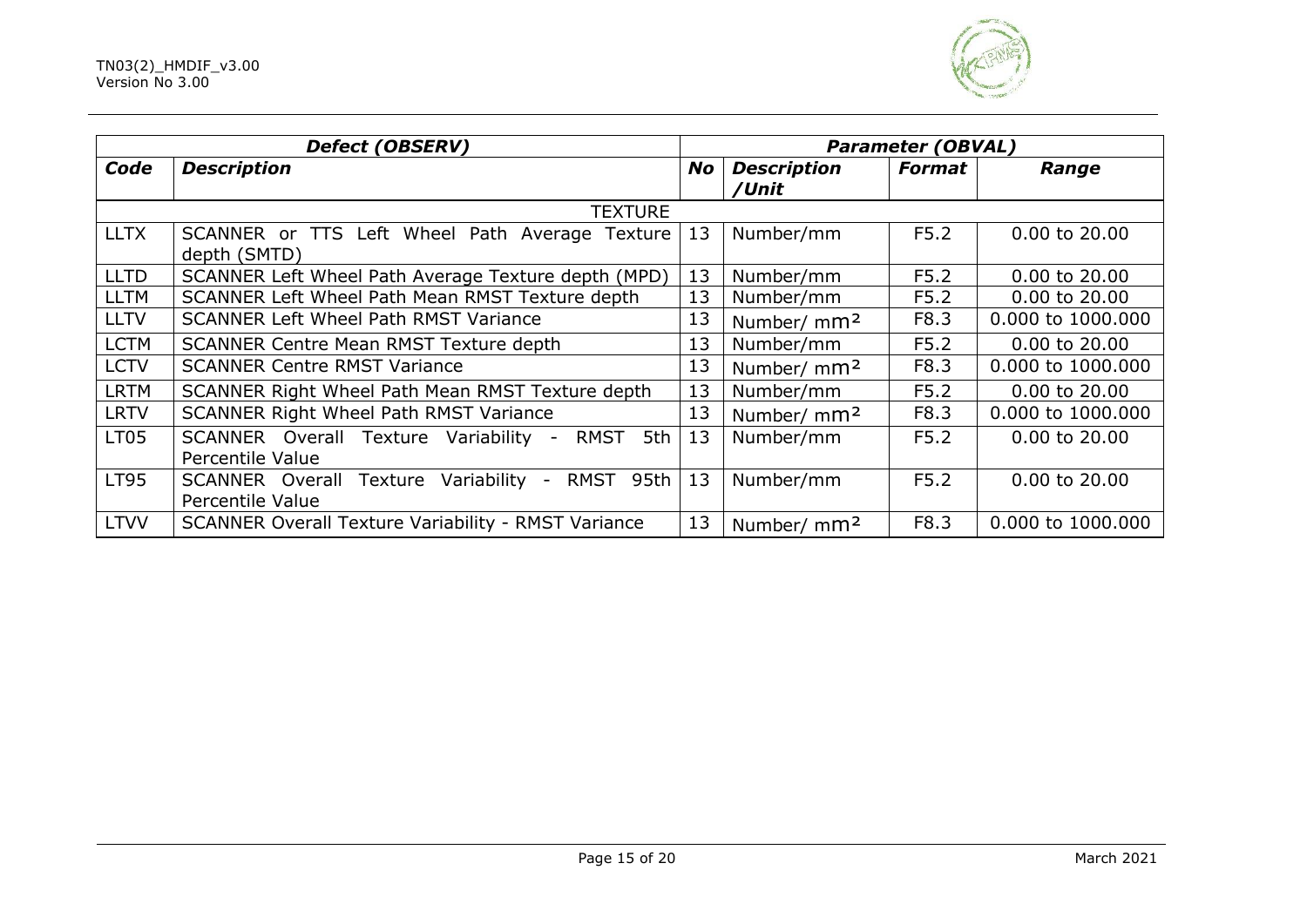

|                  | <b>Defect (OBSERV)</b>                                                                   | <b>Parameter (OBVAL)</b> |                             |                |                          |
|------------------|------------------------------------------------------------------------------------------|--------------------------|-----------------------------|----------------|--------------------------|
| Code             | <b>Description</b>                                                                       | No                       | <b>Description</b><br>/Unit | <b>Format</b>  | Range                    |
|                  | LONGITUDINAL PROFILE                                                                     |                          |                             |                |                          |
| LV3              | SCANNER or TTS 3m moving average Longitudinal<br>Profile Variance (left/nearside)        | 13                       | Number/ mm <sup>2</sup>     | F8.2           | 0.00 to 10000.00         |
| LL <sub>03</sub> | SCANNER 3m enhanced Longitudinal Profile Variance<br>(left/nearside)                     | 13                       | Number/ mm <sup>2</sup>     | F7.2           | 0.00 to 1000.00          |
| LV10             | SCANNER or TTS 10m moving average Longitudinal<br>Profile Variance (left/nearside)       | 13                       | Number/ mm <sup>2</sup>     | F8.2           | 0.00 to 10000.00         |
| <b>LL10</b>      | SCANNER 10m enhanced Longitudinal Profile Variance<br>(left/nearside)                    | 13                       | Number/ mm <sup>2</sup>     | F8.2           | 0.00 to 10000.00         |
| <b>LLBI</b>      | SCANNER Bump intensity (CDM) left wheel path                                             | 13                       | Number/ unitless            | I <sub>1</sub> | $0$ or $1$               |
| LR03             | SCANNER 3m enhanced Longitudinal Profile Variance<br>(right/offside)                     | 13                       | Number/ mm <sup>2</sup>     | F7.2           | 0.00 to 1000.00          |
| <b>LR10</b>      | SCANNER 10m enhanced Longitudinal Profile Variance<br>(right/offside)                    | 13                       | Number/ mm <sup>2</sup>     | F8.2           | 0.00 to 10000.00         |
| <b>LRBI</b>      | SCANNER Bump intensity (CDM) right wheel path                                            | 13                       | Number/ unitless            | I <sub>1</sub> | $0$ or $1$               |
|                  | <b>TRANSVERSE PROFILE</b>                                                                |                          |                             |                |                          |
| <b>LLRT</b>      | SCANNER or TTS Left Wheel Path Rut depth                                                 | 13                       | Number/mm                   | F5.1           | 0.0 to 100.0             |
| <b>LLRD</b>      | SCANNER nearside rut depth from cleaned profile                                          | 13                       | Number/mm                   | F5.1           | 0.0 to 100.0             |
| <b>LRRT</b>      | SCANNER or TTS Right Wheel Path Rut depth                                                | 13                       | Number/mm                   | F5.1           | 0.0 to 100.0             |
| <b>LRRD</b>      | SCANNER offside rut depth from cleaned profile                                           | 13                       | Number/mm                   | F5.1           | 0.0 to 100.0             |
| <b>LTAD</b>      | SCANNER absolute deviation of 1st<br>derivative<br>of <sub>1</sub><br>transverse profile | 13                       | Number                      | F9.5           | 0.00000 to<br>100.00000  |
| <b>LTRV</b>      | <b>SCANNER transverse variance</b>                                                       | 13                       | Number/ mm <sup>2</sup>     | F8.2           | $-1000.00$ to<br>1000.00 |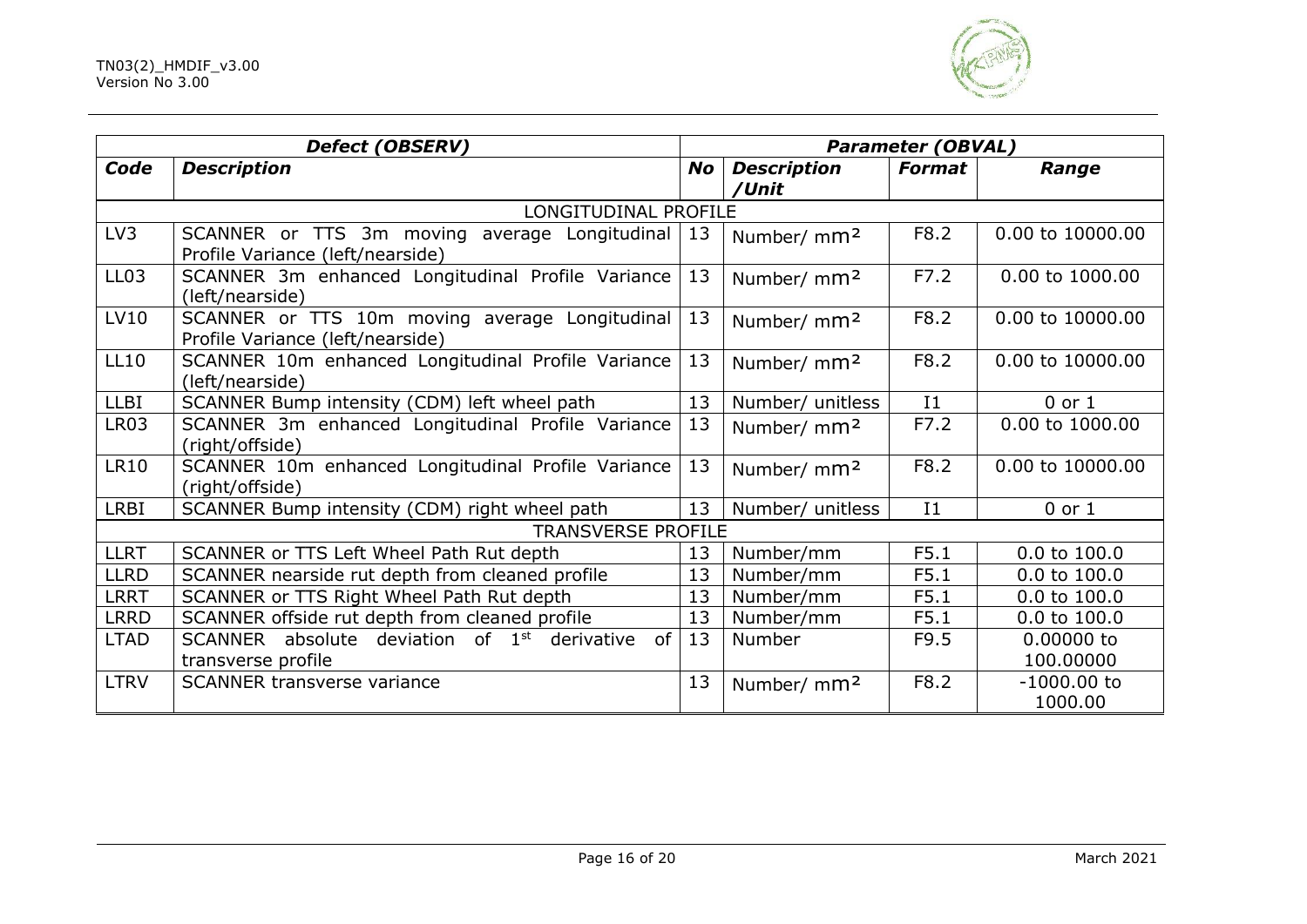

|                  | <b>Defect (OBSERV)</b>                              | <b>Parameter (OBVAL)</b> |                    |                |                       |
|------------------|-----------------------------------------------------|--------------------------|--------------------|----------------|-----------------------|
| Code             | <b>Description</b>                                  | <b>No</b>                | <b>Description</b> | <b>Format</b>  | Range                 |
|                  |                                                     |                          | /Unit              |                |                       |
|                  | <b>EDGE CONDITION</b>                               |                          |                    |                |                       |
| <b>LEDR</b>      | SCANNER edge roughness                              | 13                       | Number             | F5.3           | 0.000 to 1.000        |
| LES1             | SCANNER road edge step L1                           | 14                       | Percentage/%       | F5.1           | 0.0 to 100.0          |
| LES <sub>2</sub> | SCANNER road edge step L2                           | 14                       | Percentage/%       | F5.1           | 0.0 to 100.0          |
| <b>LEDC</b>      | SCANNER edge coverage                               | 14                       | Percentage/%       | F5.1           | 0.0 to 100.0          |
|                  | <b>CRACKING</b>                                     |                          |                    |                |                       |
| <b>LTRC</b>      | SCANNER or TTS Cracking (whole carriageway)         | 14                       | Percentage/%       | F5.1           | $0.0$ to $100.0$      |
| <b>LWCL</b>      | SCANNER or TTS Left Wheel Track Cracking Intensity  | 14                       | Percentage/%       | F5.1           | 0.0 to 100.0          |
| <b>LWCR</b>      | SCANNER or TTS Right Wheel Track Cracking Intensity | 14                       | Percentage/%       | F5.1           | $0.0$ to $100.0$      |
| <b>LECR</b>      | SCANNER Edge of carriageway cracking                | 14                       | Percentage/%       | F5.1           | 0.0 to 100.0          |
| <b>LRCR</b>      | <b>SCANNER Transverse/reflection cracking</b>       | 14                       | Percentage/%       | F5.1           | $0.0$ to $100.0$      |
| <b>LMAP</b>      | <b>SCANNER or TTS Crack Map</b>                     | $\overline{2}$           | Length/m           | F6.3           | 0.000 to 10.000       |
|                  |                                                     | 23                       | Offset             | F7.3           | $-10.000$ to $10.000$ |
|                  |                                                     | 24                       | Angle              | I3             | -90 to 90             |
|                  |                                                     | 25                       | <b>Type Code</b>   | A <sub>2</sub> | 10 (Crack), 20        |
|                  |                                                     |                          |                    |                | (Joint)               |
| <b>LSUR</b>      | <b>SCANNER Surface Deterioration Parameter</b>      | 14                       | Percentage/%       | F5.1           | 0.0 to 100.0          |
| <b>LOVD</b>      | SCANNER Other visible defect (OVD) intensity        | 14                       | Percentage/%       | F5.1           | 0.0 to 100.0          |

- *1. The codes relate to the UKPMS RP10.01 codes from the following tables: defect, valid defect, defect parameter and valid defect parameter and are limited to the unknown (UK) pavement code.*
- *2. All of the parameters in the table above are values and must be recorded in the OBVAL's third field with the exception of the TTS crack map's type code which is an option and must be recorded in the OBVAL's second field. The OBVAL fields are defined in the table on page 12.*
- 3. *LMAP and LCOO are the only point defects in the table above and should have the same start and end chainage; all the other defects are linear and the start chainage must be less than the end chainage.*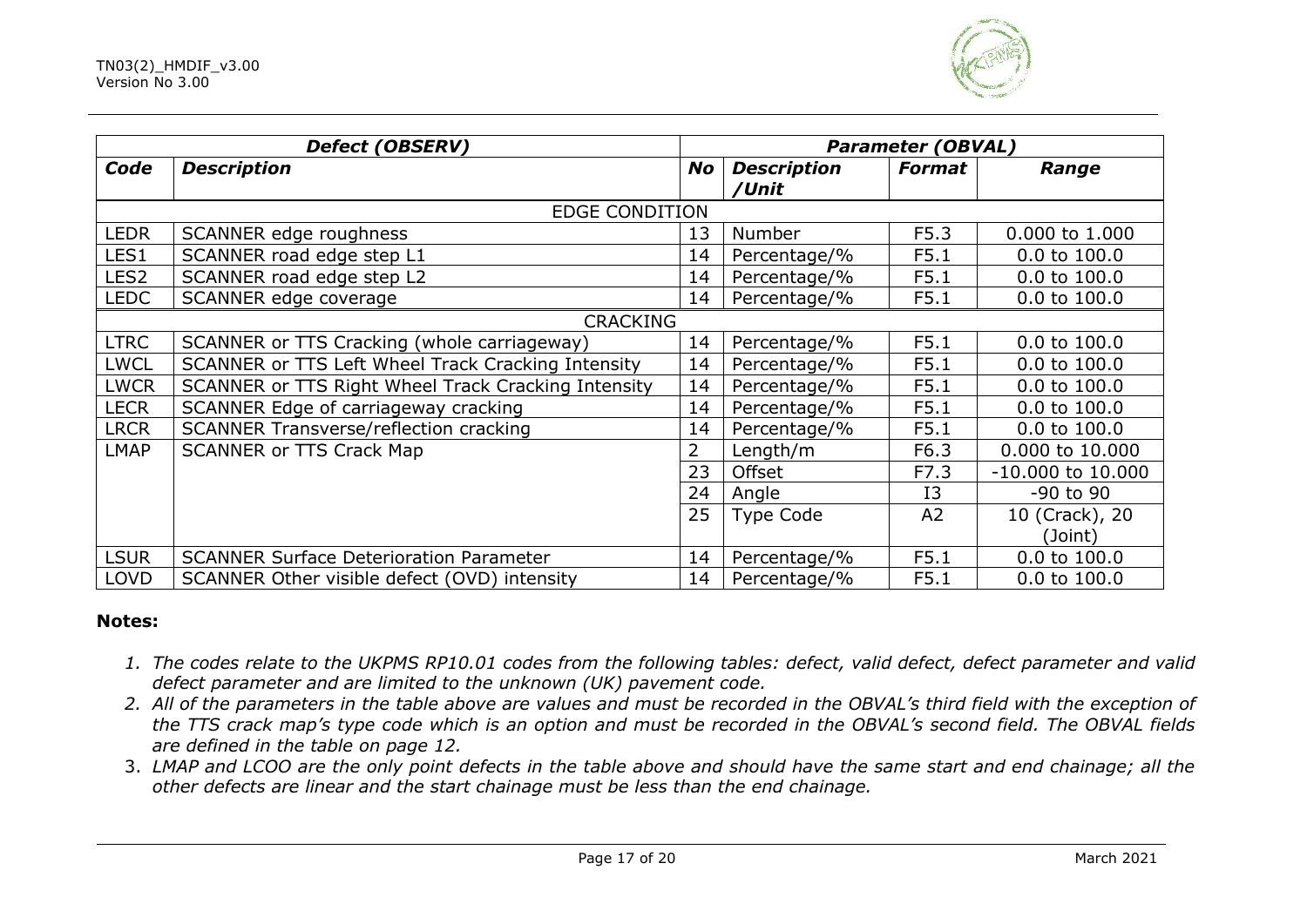

#### **Dropped Defects**

The following defects will no longer be collected after 1 Apr 2007, but have been retained in the rule set to accommodate historical data.

| <b>Defect (OBSERV)</b> |                                                                                              | <b>Parameter (OBVAL)</b> |                             |               |                         |
|------------------------|----------------------------------------------------------------------------------------------|--------------------------|-----------------------------|---------------|-------------------------|
| Code                   | <b>Description</b>                                                                           | <b>No</b>                | <b>Description</b><br>/Unit | <b>Format</b> | Range                   |
| LV30                   | SCANNER or TTS 30m moving average Longitudinal<br>Profile Variance (left/nearside)           | 13                       | Number/ mm <sup>2</sup>     | F8.2          | 0.00 to 10000.00        |
| <b>LCTX</b>            | SCANNER or TTS Wheel Path Centre Average Texture   13<br>depth (SMTD)                        |                          | Number/mm                   | F5.2          | 0.00 to 20.00           |
| <b>LRTX</b>            | SCANNER or TTS Right Wheel Path Average Texture 13<br>depth (SMTD)                           |                          | Number/mm                   | F5.2          | 0.00 to 20.00           |
| <b>LLAD</b>            | absolute deviation of 1st<br>SCANNER<br>derivative<br>of I<br>nearside of transverse profile | 13                       | Number                      | F9.5          | 0.00000 to<br>100.00000 |
| <b>LRAD</b>            | SCANNER absolute deviation of 1st derivative of offside 13<br>of transverse profile          |                          | Number                      | F9.5          | 0.00000 to<br>100.00000 |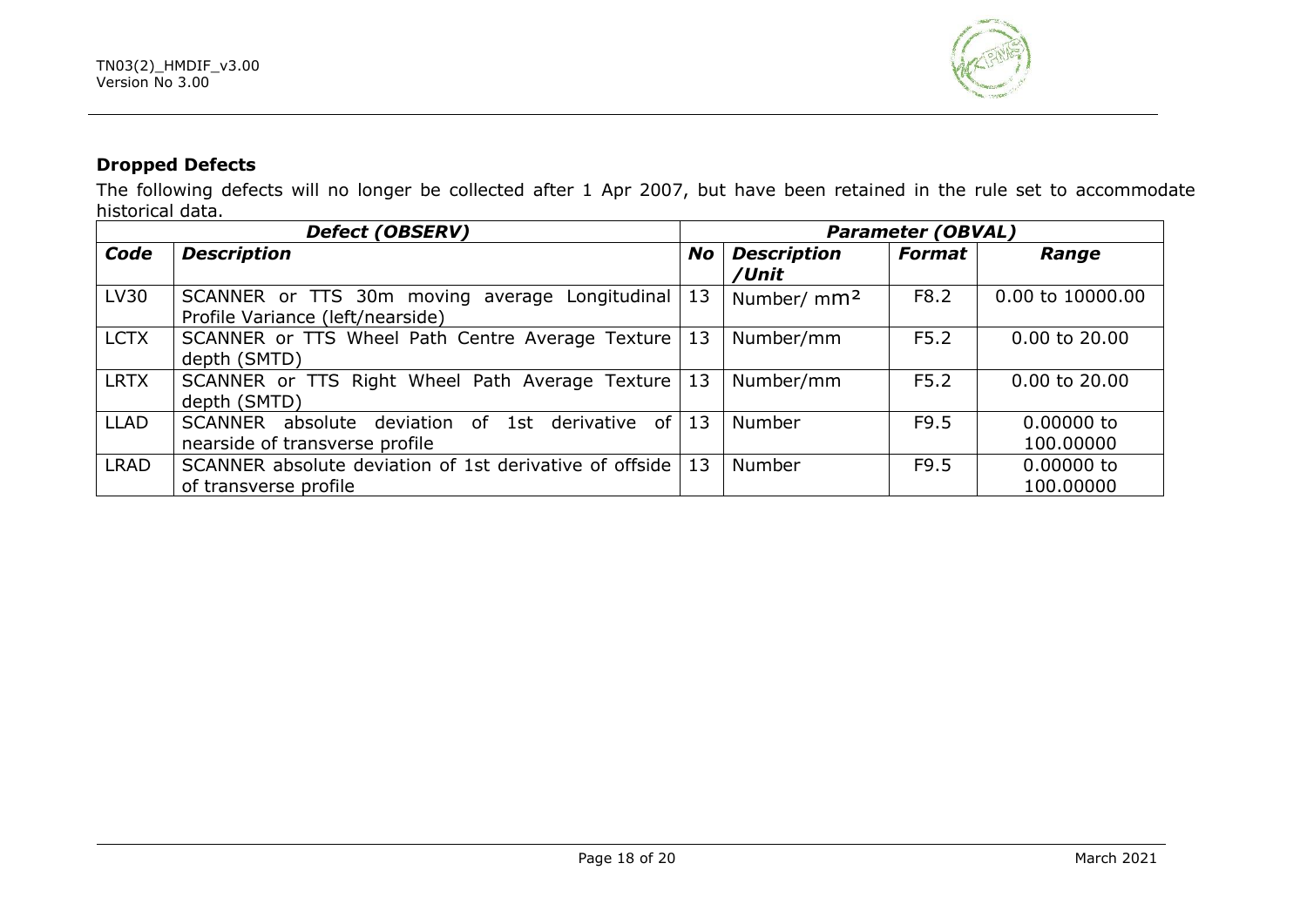

## **Sample HMDIF file**

*Note: This is an example of a SCANNER survey data import file and does not contain every defect. Other presentations of the data are valid provided that the above specification is adhered to.*

HMSTART ukPMS 001 " " ; , \ TSTART; SURVEY\TYPE,VERSION,NUMBER,SUBSECT,MACHINE,XSPUSED,OPERATOR1,OPERATO R2; SECTION\LABEL,SNODE,LENGTH,SDATE,EDATE,STIME,ETIME; OBSERV\DEFECT,XSECT,SCHAIN,ECHAIN; OBVAL\PARM,OPTION,VALUE,PERCENT; TEND\6; DSTART; SURVEY\TTS,,11,,TTS1,,BLOGGS,JONES; SECTION\SAMPLE/010,44055,13.02,140705,140705,1115,1115; OBSERV\LCOO,CL1,0.00,0.00; OBVAL\30,,441911.126,V; OBVAL\31,,527547.537,V; OBVAL\32,,65.047,V; OBSERV\LSPD,CL1,0.00,3.02; OBVAL\13,,76.34,V; OBSERV\LLRT,CL1,0.00,3.02; OBVAL\13,,2.4,V; OBSERV\LRRT,CL1,0.00,3.02; OBVAL\13,,4.8,V; OBSERV\LLTX,CL1,0.00,3.02; OBVAL\13,,1.24,V; OBSERV\LGRD,CL1,0.00,3.02; OBVAL\14,,-0.7,V; OBSERV\LFAL,CL1,0.00,3.02; OBVAL\14,,1.4,V; OBSERV\LCRV,CL1,0.00,3.02; OBVAL\13,,102.04,V; OBSERV\LV3,CL1,0.00,3.02; OBVAL\13,,0.70,V; OBSERV\LV10,CL1,0.00,3.02; OBVAL\13,,6.02,V; OBSERV\LTAD,CL1,0.00,3.02; OBVAL\13,,4.15091,V; OBSERV\LTRC,CL1,0.00,3.02; OBVAL\14,,0.0,V; OBSERV\LWCL,CL1,0.00,3.02; OBVAL\14,,0.0,V; OBSERV\LWCR,CL1,0.00,3.02; OBVAL\14,,0.0,V; OBSERV\LCOO,CL1,3.02,3.02; OBVAL\30,,441912.285,V; OBVAL\31,,527544.804,V;